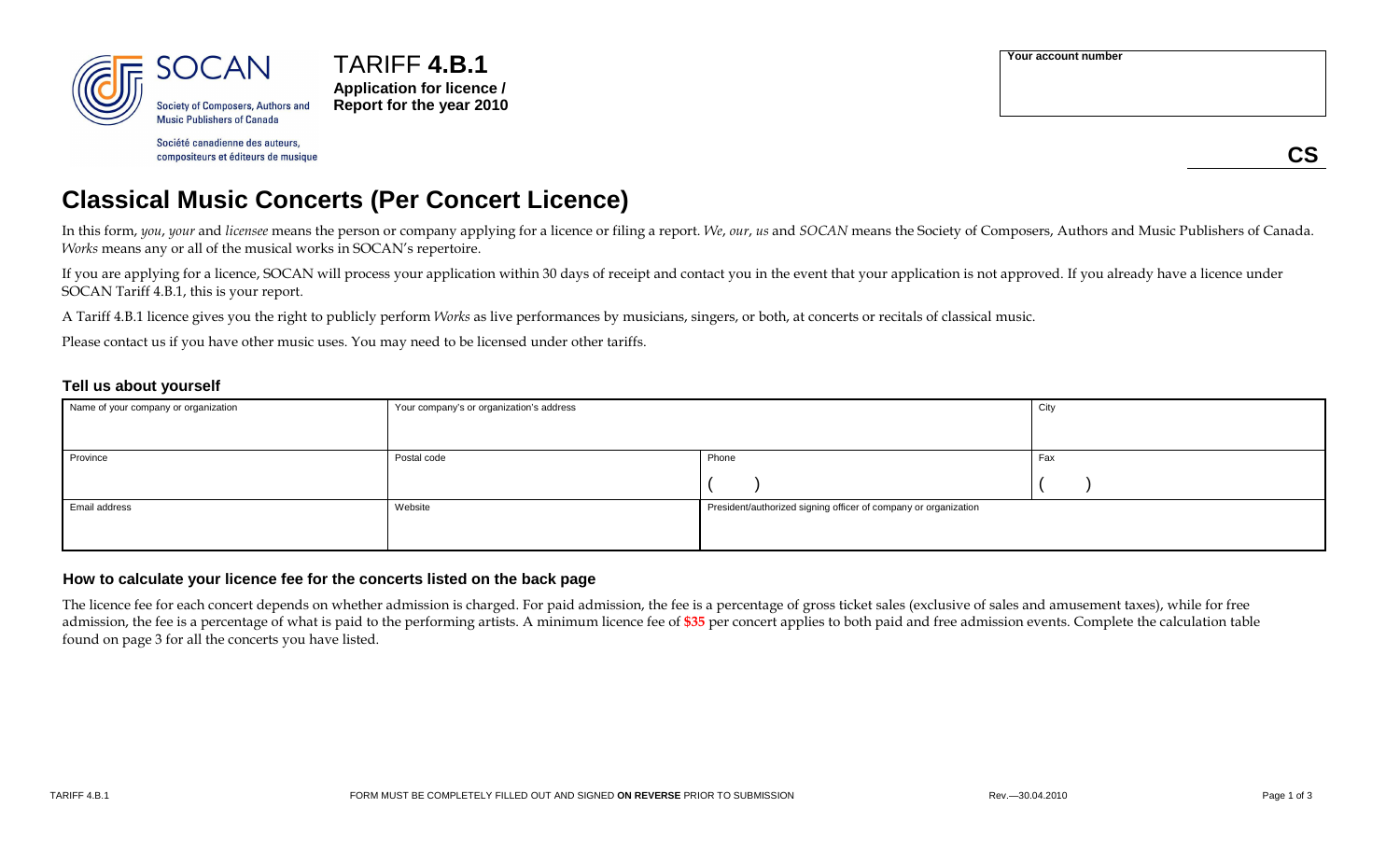### **Terms of this licence**

The legal terms that govern your licence include those set out herein as well as the terms found in the approved tariff including the General Provisions, as approved by the Copyright Board for each year (collectively, the *tariff*). If you have any questions regarding the terms, please contact us at the address and numbers shown at the bottom of this page.

- 1. If the tariff for a year has not been approved by January 1st of that year, the last approved tariff will govern until the new version is approved, at which time the per concert licence fees will be adjusted to reflect the approved version for the year.
- 2. A copy of any tariff may be obtained from SOCAN by calling **1.866.944.6223**.
- 3. The licence fee, plus applicable taxes, will be calculated in accordance with the terms of the tariff based on the information set out in the most recently filed report form or audit form, subject to adjustment to reflect any updated reports or audits pursuant to the tariff.
- 4. We have the right to audit your books and records, on reasonable notice and during normal business hours, to verify your statements and licence fee.
- 5. You will keep records of all information required to calculate the licence fees.
- 6. You will submit to SOCAN a licence application prior to the concert and will submit licence fees and report forms within 30 days of the concert.

#### **Your signature**

By signing here, you agree that:

- ●you have read, understood, and accept the terms of this licence
- ●all information you have provided is correct and complete
- ●you have authority to bind the licensee.

# Your name (please print) Your title (please print) Today's date (please print in full) Today's date (please print in full) Your signature

#### We are committed to handling your personal information responsibly. For more information about SOCAN's Privacy Policy, please visit www.socan.ca.

After you have read, completed, and signed this form, please send it with your cheque to:

| <b>SOCAN</b>         | <b>Toll-free</b> 1.866.944.6223 |                             |  |  |
|----------------------|---------------------------------|-----------------------------|--|--|
| 41 Valleybrook Drive | <b>Fax</b> 416.442.3829         | <b>Music means business</b> |  |  |
| Toronto, ON M3B 2S6  | customers@socan.ca              |                             |  |  |
| www.socan.ca         |                                 |                             |  |  |

GST/HST #R101077931 QST #1010390466